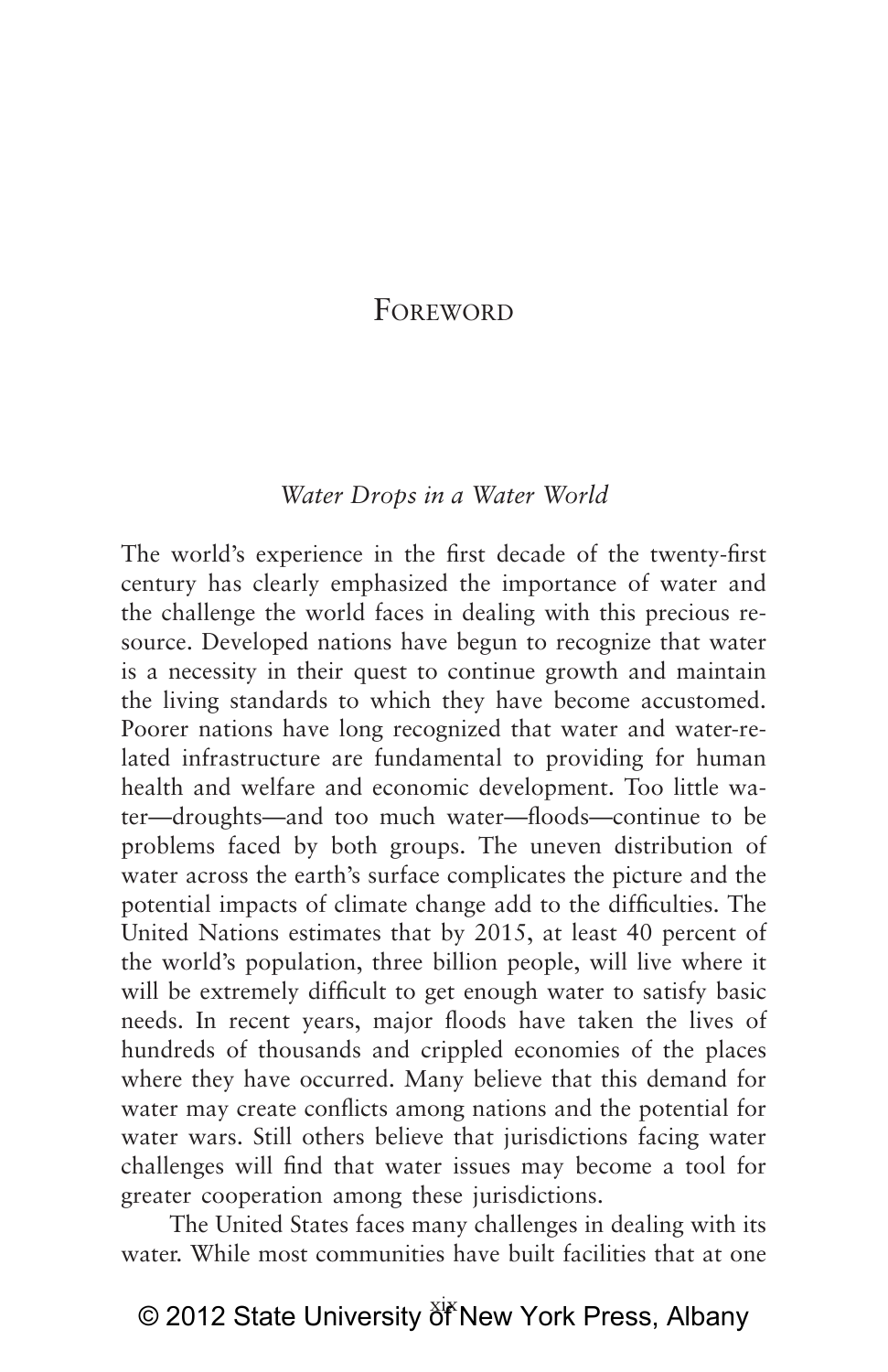time provided quality drinking water to their residents, many of the facilities are reaching the end of their life span and are in need of major rehabilitation and upgrade to handle myriad emerging contaminants that we must now address. The American Society of Civil Engineers (ASCE) reports a greater than \$11 billion annual backlog in required work on these treatment facilities. The quality of the water in our rivers and in our estuaries has yet to meet the lofty goals we put forth during the halcyon days of the environmental movement when we demanded that our waters be *fishable, swimmable, and drinkable*. Our waste water treatment plants face the same level of backlog in rehabilitation and upgrade and address only part of our water quality problems. Control of the massive input of contaminants into our rivers and estuaries from nonpoint sources of pollution such as city streets and farm fields continues to be marginally addressed. Alien invasive species continue to be brought into this country through a variety of carriers and we struggle to control their spread. Water shortages, once thought to be only a problem for the arid Southwest, can now be found across the nation as urban centers grow and require more water and the agriculture community recognizes the substantial increases in yields that can be obtained from irrigation. Conflicts among jurisdictions for access to available water has led to court cases, formation of water markets, and a significant reanalysis of how we are going to deal with water shortages in the long run. Over the last fifteen years, Alabama, Georgia, and Florida have sought without success to reach agreement on the allocation of waters they share and critical decisions are now being made by judges and not the states. Reductions in the flow of the Colorado River are forcing Californians to seek new sources of water far beyond their major cities. Groundwater is becoming an increasingly important part of our water supply, yet in many parts of the country we know little about its quality and quantity, and where it is located. Although since the early part of the twentieth century the nation has supported federal programs to reduce the impacts of floods, flood losses continue to grow each decade as the magnitude of floods increases and as people and property continue to be placed in or drawn to harm's way. Inland waterways in the

### © 2012 State University of New York Press, Albany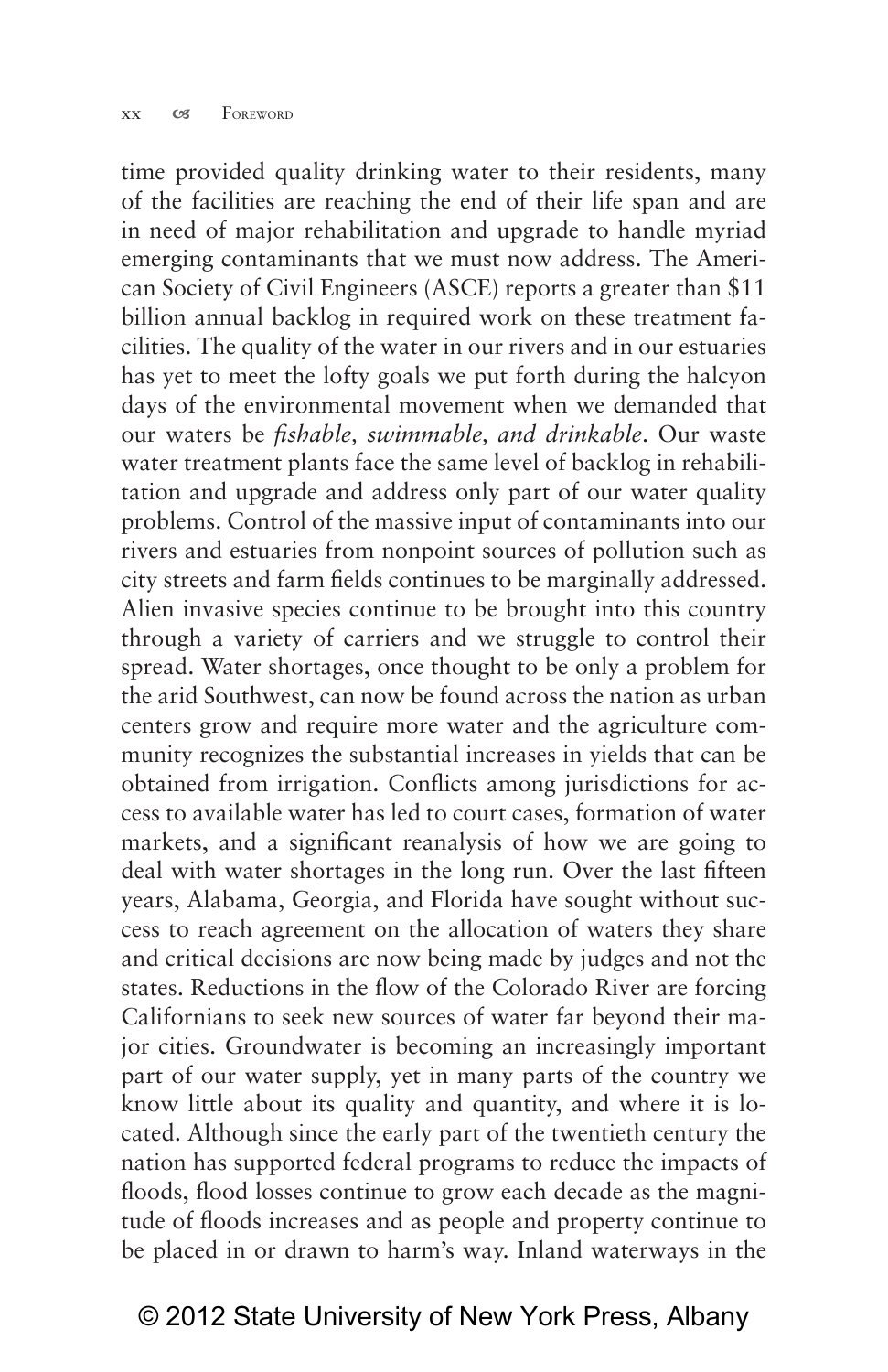United States carry bulk cargoes such as farm products, coal, petroleum, and building supplies within the nation and to ports for export abroad, yet we continue to fall behind in the maintenance and upgrades of our waterways, ports, and harbors. While other nations invest heavily in ensuring that with the growth in world trade their facilities can handle the largest vessels and move the cargo within their nations in the most expeditious manner, we seem reluctant to take on this challenge. ASCE grades the current state of our dams, levees, wastewater and water treatment infrastructure, and our waterways at the "D" level.

We have also come to recognize that our efforts to build dams, channel rivers, levee floodplains, and clear land for agriculture and other uses has had a severe impact on aquatic ecosystems and our riverine and wetland environments. As a result, today we have underway multibillion dollar projects to restore the Everglades, the wetlands of coastal Louisiana, and the badly damaged ecosystems of the San Francisco Bay-Delta, the upper Mississippi and Missouri Rivers, and the Chesapeake Bay. We are also struggling to deal with a growing number of rare and endangered species. Clearly, we have our work cut out for us.

Many of our water problems result from a failure on the part of decision makers at all levels of government and the public at large to understand what water is, how much there is, how it is used, how serious our challenges are, and what we must do to provide for a sustainable future. Given our nation's wealth, we do little to deal with the significant water problems of developing nations and to reduce the continuous loss of life in those countries from the lack of access to water. It must be that we simply do not understand what is happening.

We operate in this country without a national water policy. We do not relate land-use to water use and the two are inseparable. We have not conducted an assessment of the status of our nation's water since 1976, and, as earlier noted, we have failed to provide funding for water-related infrastructure at the level required to sustain it over time. Much of the water infrastructure that we are using today results from the visionary work of early-twentieth-century officials who invested in water resource development to meet not only the immediate needs of their time

## © 2012 State University of New York Press, Albany